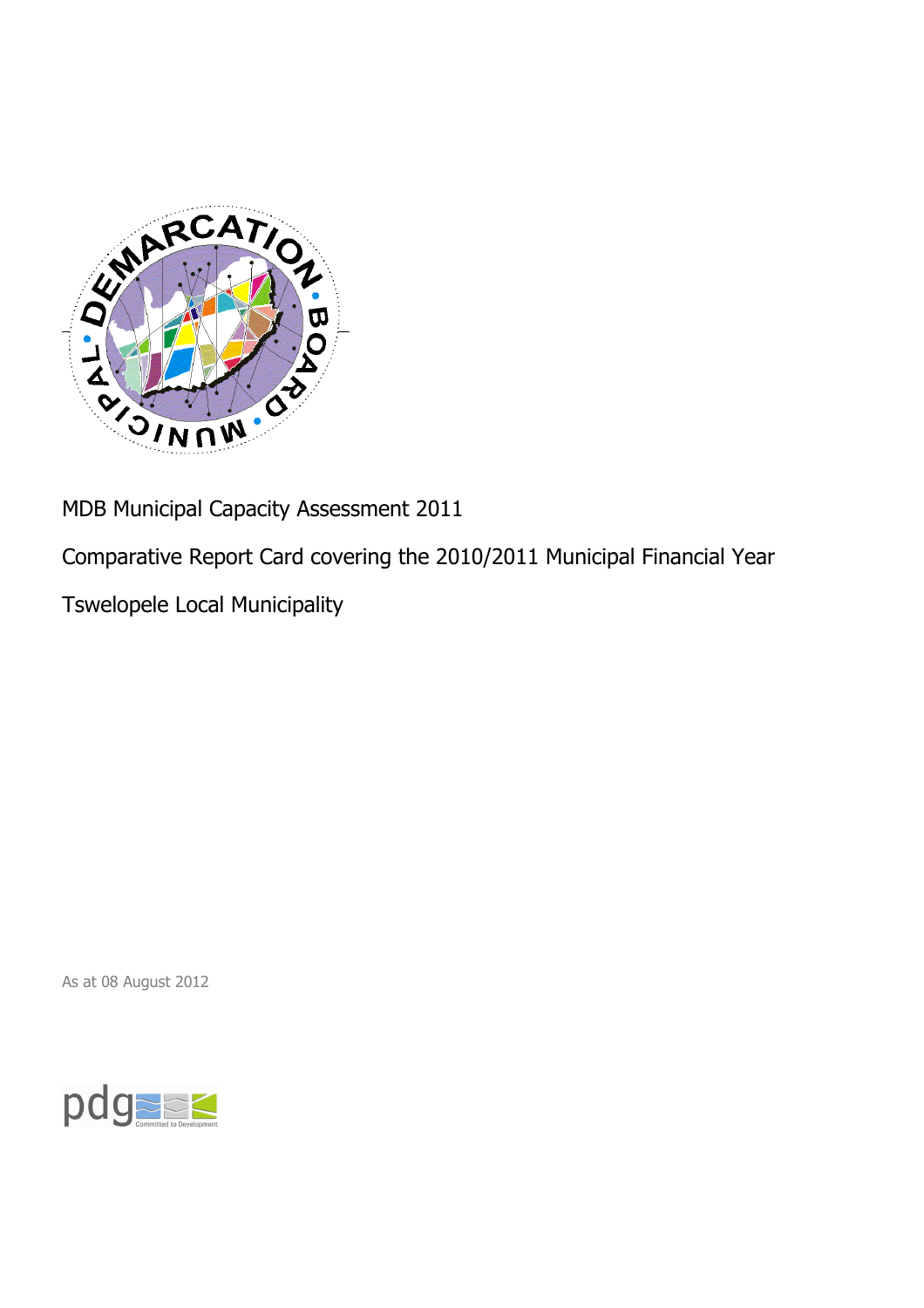## Section 1: General Information

| Name of Municipality:      | <b>Tswelopele Local Municipality</b> |
|----------------------------|--------------------------------------|
| MDB Code:                  | <b>FS183</b>                         |
| Name of Municipal Manager: | Joseph Motlhale                      |
| Address:                   | PO Box 3, BULTFONTEIN, 9670          |
| Telephone Number:          | $(051)$ 853 1111                     |
| Email Address:             | rabanyes@tswelopele.org              |
| Website Address:           | www,tswelopele.gov.za                |

## **Introduction**

The MDB's Municipal Capacity Assessments 2011 aims to collect and analyse capacity information from all municipalities in the country. A key output of the assessments is the development and distribution of a Comparative Report Card to each municipality. This document represents Tswelopele Local Municipality's Comparative Report Card and provides useful analytical comparisons of capacity between Tswelopele Local Municipality and the average across all municipalities in the same municipal category.

For the purposes of Capacity Assessments, municipalities are divided into the following 7 categories which are essentially sub-categories of the A, B and C categories identified in the constitution:

- A: Metros (8 municipalities)
- B1: Secondary cities: the local municipalities with the largest budgets (19 municipalities)
- B2: Local municipalities with a large town as core (27 municipalities)
- B3: Local municipalities with small towns, with relatively small population and significant proportion of urban population but with no large town as core (110 municipalities)
- B4: Local municipalities which are mainly rural with communal tenure and with, at most, one or two small towns in their area (70 municipalities)
- C1: District municipalities which are not water services authorities (23 municipalities)
- C2: District municipalities which are water services authorities (21 municipalities)

It should be noted that the categorisations have been widely used by DCoG and National Treasury for analytical purposes. These categorisations primarily serve to illustrate the structure of local government and assess the impact of policy decisions.

Using this methodology, Tswelopele is categorised as a Category B3 municipality. The average for this report card is calculated based on the data received from a total of 110 municipalities in this municipal category this year.

#### Reporting period and data sources

This Report Card covers the 2010/2011 Municipal Financial Year and largely relies on data from the following sources:

| Source                                                               | Year    | Custodian                   | Specific data used in this assessment                                     |
|----------------------------------------------------------------------|---------|-----------------------------|---------------------------------------------------------------------------|
| Completed MDB Municipal Capacity Assessment<br><b>Ouestionnaires</b> | 2010/11 | Municipalities directly     | All                                                                       |
| Local Government Budget and Expenditure<br>Database                  | 2010/11 | <b>National Treasury</b>    | Operating budget and expenditure<br>data (pre-audited as at 30 June 2012) |
| Blue Drop and Green Reports for Water Services<br>Authorities        | 2010/11 | Department of Water Affairs | Blue Drop and Green Scores                                                |
| <b>Community Survey</b>                                              | 2007    | Statistics South Africa     | Household and population figures<br>(contextual data)                     |

Much of the data reflected in this report is drawn from the municipality's own completed Capacity Assessments questionnaire. Should any data reported here appear to be incorrect please inform us by sending an email to [capacity@pdg.co.za](mailto:capacity@pdg.co.za). In your email specify the municipality's details, relevant question numbers in the questionnaire and the corrections to be made.

### Section 2: Contextual Information

|                        | <sup>r</sup> swelopele | Average for Category B3 |
|------------------------|------------------------|-------------------------|
| Operating Expenditure: | R 116 583 000          | R 137 758 817           |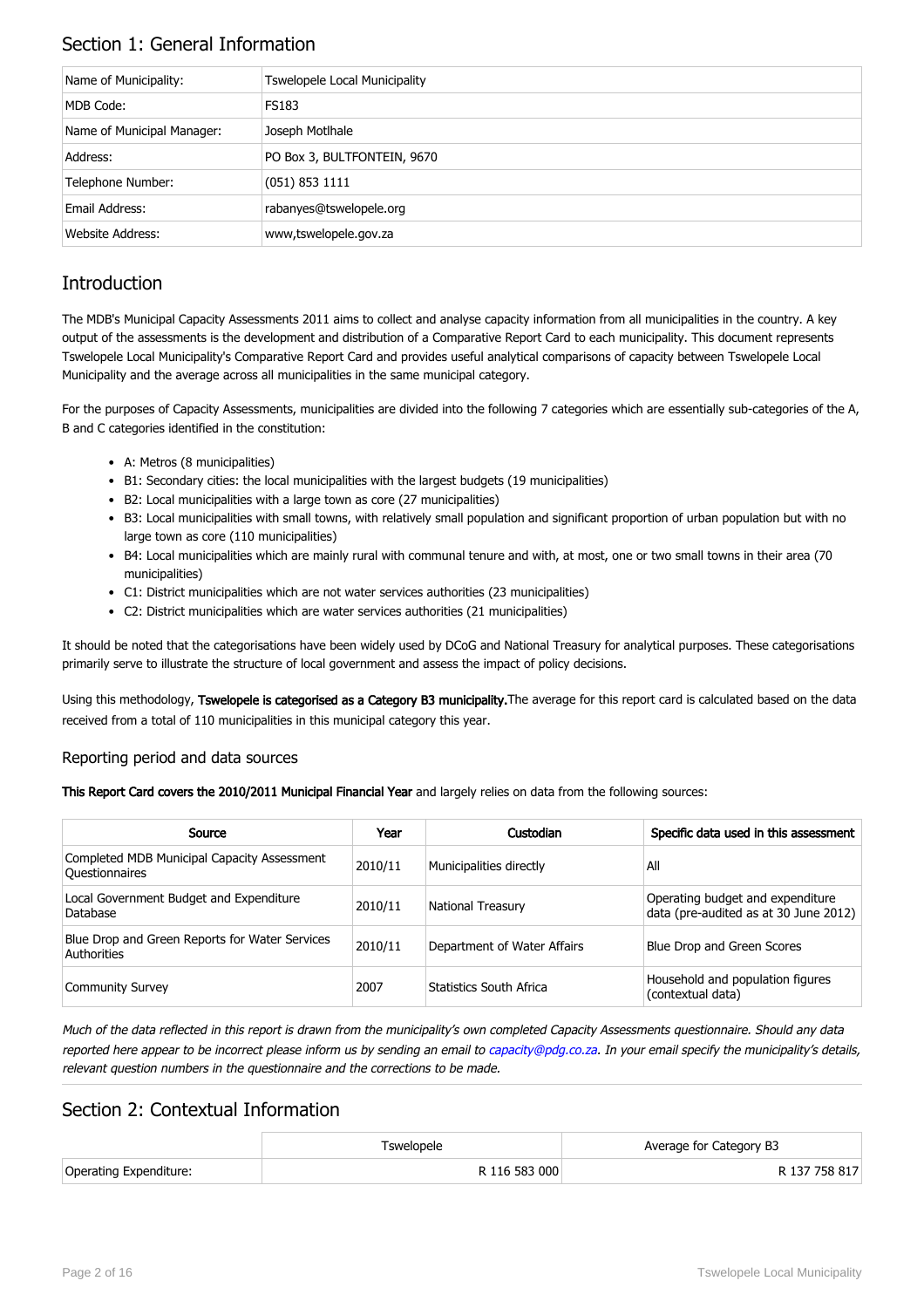## Section 3: Municipal Staffing

## Section 3.1: Staff Employment

|                         | Tswelopele    |         | Average for<br>Category B3 | $100 \%$ -<br>$80% -$ | $\frac{6}{0}$ % | 13%  |  |
|-------------------------|---------------|---------|----------------------------|-----------------------|-----------------|------|--|
|                         | <b>Number</b> | Percent | Percent                    |                       |                 | 21%  |  |
| Posts vacant - Unfunded |               | 0.4%    | 12.9%                      | 60 % -                |                 |      |  |
| Posts vacant - Funded   | 14            | 6.1%    | 21.1%                      | 40 % -                | 93%             | 66 % |  |
| Posts filled            | 215           | 93.5%   | 66.0%                      | 20%                   |                 |      |  |
| <b>TOTAL</b>            | 230           | 100.0%  | 100.0%                     | 0%                    |                 |      |  |

Tswelopele Average for Category B3

|                                                                  | Tswelopele | Average for Category B3 |
|------------------------------------------------------------------|------------|-------------------------|
| Total number of staff employed                                   |            | 269                     |
| Ratio of staff employed relative to total number of posts filled | 100.0%     | 91.5%                   |

|                                                           | Tswelopele | Average for Category B3 |
|-----------------------------------------------------------|------------|-------------------------|
| Total number of posts in organogram                       | 230        | 353                     |
| Funded vacancies as percent of all posts in organogram    | 6.1%       | 1 754.4%                |
| Funded vacancies as percent of filled posts in organogram | 6.5%       | 28.0%                   |

#### Section 3.2: Staff Exits

|                                                           | Tswelopele | Average for Category B3 |
|-----------------------------------------------------------|------------|-------------------------|
| Total number of staff that left during the Financial Year |            | . 654                   |
| Percent of staff that left during the Financial Year      | 5.1%       | 6.8%                    |

|                               |              | Tswelopele |         |  |
|-------------------------------|--------------|------------|---------|--|
|                               | Number       | Percent    | Percent |  |
| <b>Dismissals</b>             | 1            | 9.1%       | 10.8%   |  |
| Resignations                  | 3            | 27.3%      | 23.9%   |  |
| Retirement                    | 3            | 27.3%      | 23.3%   |  |
| <b>Fnd of Contract Period</b> | $\mathbf{0}$ | 0.0%       | 11.6%   |  |
| Other                         | 4            | 36.4%      | 30.4%   |  |
| TOTAL                         | 11           | 100.0%     | 100.0%  |  |



#### Section 3.3: Section 57 Staffing

|                                                                                    | <b>Tswelopele</b> | Average for Category B3 |
|------------------------------------------------------------------------------------|-------------------|-------------------------|
| Percent of Section 57 posts filled                                                 | 83.3%             | 74.0%                   |
| Percent of Section 57 posts vacant for more than three months<br>during MFY        | 16.7%             | 27.8%                   |
| Percent of Section 57 Managers that have signed performance<br>agreements in place | 100.0%            | 109.6%                  |
| Percent of Section 57 Managers that have signed employment<br>contracts in place   | 100.0%            | 103.9%                  |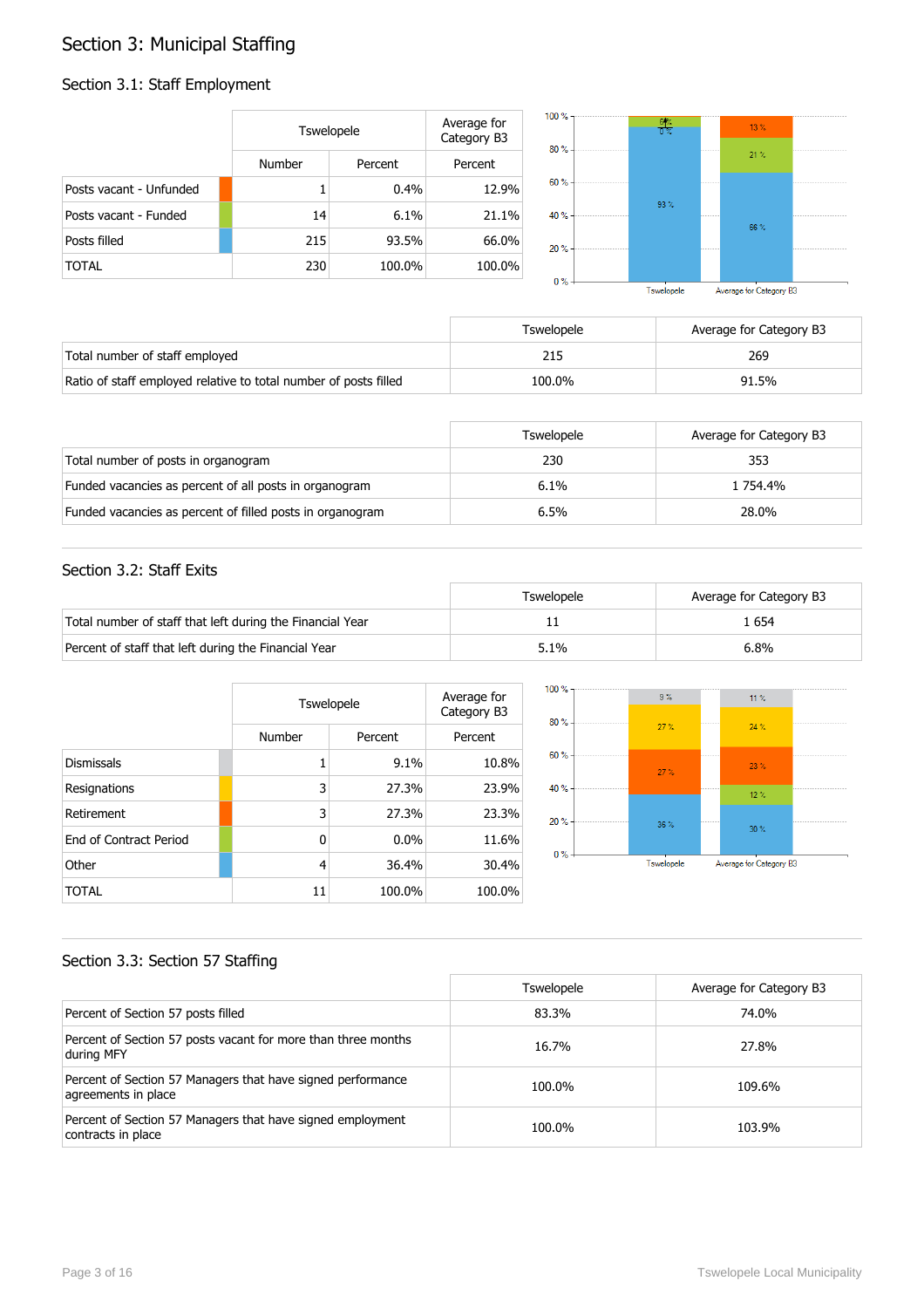#### Section 3.4: Section 57 Exits

|                                                                      | Tswelopele | Average for Category B3 |
|----------------------------------------------------------------------|------------|-------------------------|
| Total number of Section 57 staff that left during the Financial Year |            | 101                     |
| Percent of Section 57 Managers that left during the Financial Year   | $0.0\%$    | 22.3%                   |

#### Section 57 Managers that left due to:

|                        | Tswelopele | Average for<br>Category B3 |         |
|------------------------|------------|----------------------------|---------|
|                        | Number     | Percent                    | Percent |
| <b>Dismissals</b>      | 0          |                            | 17.8%   |
| Resignations           | 0          | -                          | 37.6%   |
| Retirement             | 0          |                            | 8.9%    |
| End of Contract Period | O          |                            | 20.8%   |
| Other                  | No data    | No data                    | 14.9%   |
| <b>TOTAL</b>           | 0          |                            | 100.0%  |



#### Section 3.5: Staffing Skills Profile

|                                                                                        | <b>Tswelopele</b> | Average for Category B3 |
|----------------------------------------------------------------------------------------|-------------------|-------------------------|
| Professional staff as percent of total staff *                                         | 3.7%              | 4.2%                    |
| Number of staff: Registered Professional Engineers                                     | 0                 | 42                      |
| Number of staff: Technologists                                                         | 0                 | 29                      |
| Number of staff: Technicians                                                           | 2                 | 282                     |
| Number of staff: Registered Planners                                                   | 1                 | 48                      |
| Number of staff: Chartered Accountants                                                 | 0                 | 9                       |
| Number of staff: Registered with the Institute of Municipal Finance<br><b>Officers</b> |                   | 105                     |
| Number of staff: Professional staff                                                    | 8                 | 1 0 0 9                 |
| Number of Registered engineers per 10 000 population                                   | 0.0000            | 0.0683                  |
| Number of Technologists per 10 000 population                                          | 0.0000            | 0.0471                  |
| Number of Technicians per 10 000 population                                            | 0.4924            | 0.4584                  |
| Number of Registered planners per 10 000 population                                    | 0.2462            | 0.0780                  |

\* Defined here as having at least an undergraduate degree from a University or a Technical University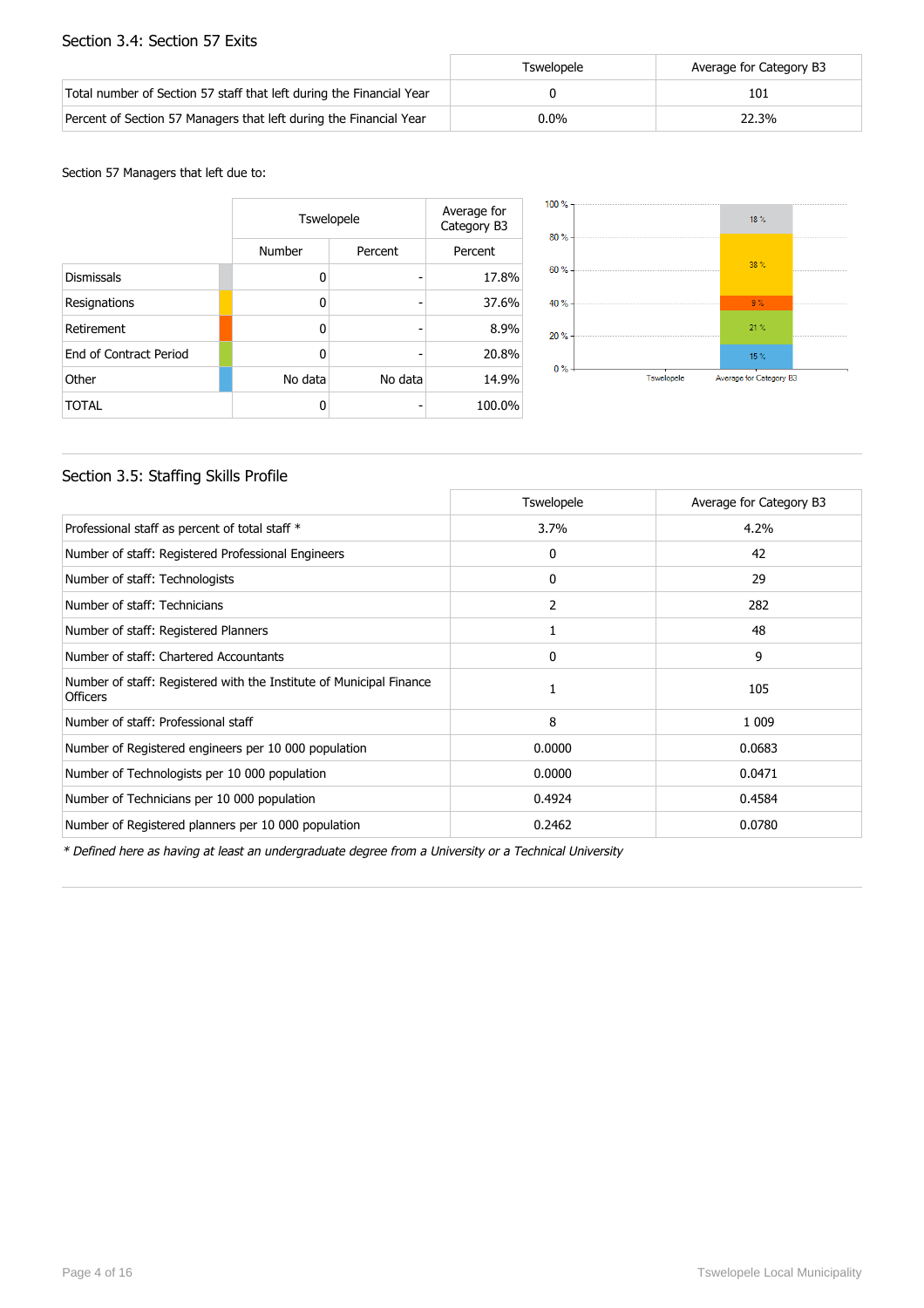# Section 4: Distribution by Function

|                                  | <b>Function Performed</b> | Percent of Staff | Average for<br>Category B3 | Percent of Operating<br>Expenditure | Average for<br>Category B3 |
|----------------------------------|---------------------------|------------------|----------------------------|-------------------------------------|----------------------------|
| Governance and Administration    | Yes                       | 41.4%            | 29.3%                      | 48.3%                               | 36.3%                      |
| <b>Water Services</b>            | Yes                       | 6.0%             | 14.1%                      | 10.6%                               | 13.4%                      |
| Electricity and Gas Reticulation | Yes                       | 3.0%             | 5.3%                       | 18.3%                               | 25.9%                      |
| Municipal Transport              | No                        | N/A              | 0.3%                       | $0.0\%$                             | 1.1%                       |
| Waste Management                 | Yes                       | No data          | 14.6%                      | 6.4%                                | 4.7%                       |
| Roads and Stormwater Systems     | Yes                       | 23.3%            | 11.2%                      | 6.5%                                | 5.6%                       |
| Community and Social Services    | Yes                       | 12.8%            | 11.5%                      | 9.3%                                | 4.9%                       |
| Planning and Development         | Yes                       | 5.3%             | 1.5%                       | 0.0%                                | 0.5%                       |
| <b>Emergency Services</b>        | No                        | N/A              | 2.5%                       | 0.1%                                | 0.8%                       |
| Municipal Health                 | Yes                       | 0.0%             | 0.8%                       | $0.0\%$                             | 0.1%                       |
| Primary Health Care              | No                        | N/A              | 0.5%                       | $0.0\%$                             | 0.4%                       |
| Environmental Management         | No                        | N/A              | 0.9%                       | 0.0%                                | 0.3%                       |
| Economic Development             | Yes                       | 1.5%             | 1.8%                       | 0.0%                                | 2.4%                       |
| Housing                          | Yes                       | 5.3%             | 1.2%                       | $0.0\%$                             | 1.5%                       |
| Traffic and Policing             | Yes                       | 1.5%             | 4.6%                       | 0.5%                                | 2.0%                       |
|                                  |                           | 100 %            | 100 %                      | 100 %                               | 100 %                      |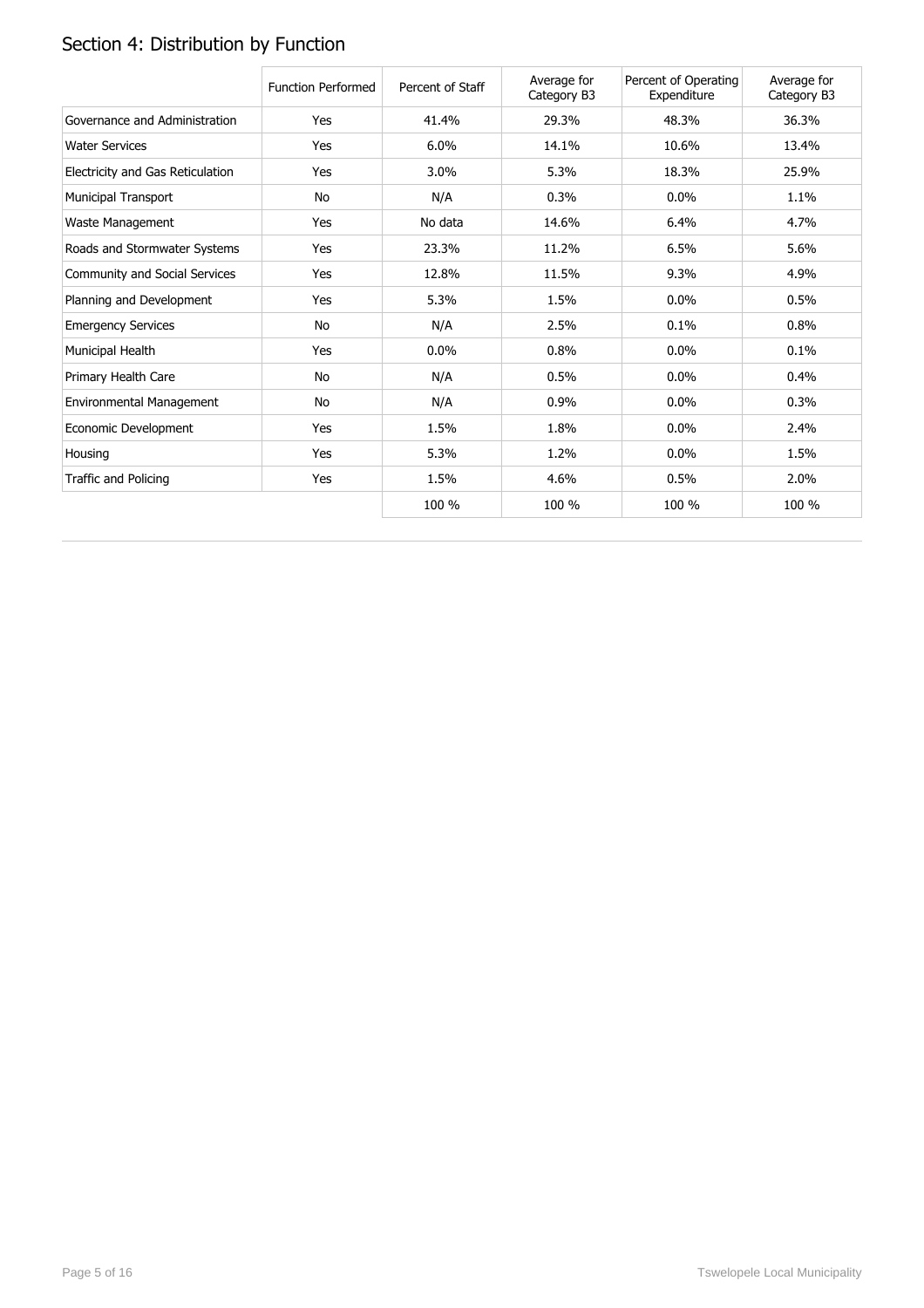## Section 5: Governance and Administration

| Municipality performs this function: |
|--------------------------------------|
|--------------------------------------|

#### Resources

|                                             | Tswelopele   | Average for Category B3 |
|---------------------------------------------|--------------|-------------------------|
| Staff per 10,000 population                 | 13.5411      | 10.7189                 |
| Operating Expenditure per 10,000 population | R 13 859 960 | R 4 881 152             |

## Staffing Skills Profile

|                                                                                        | Tswelopele | Average for Category B3 |
|----------------------------------------------------------------------------------------|------------|-------------------------|
| Percent of staff that are professional (i.e. have at least an<br>undergraduate degree) | 14.5%      | 15.4%                   |
| Percent of posts vacant                                                                | $9.8\%$    | 21.8%                   |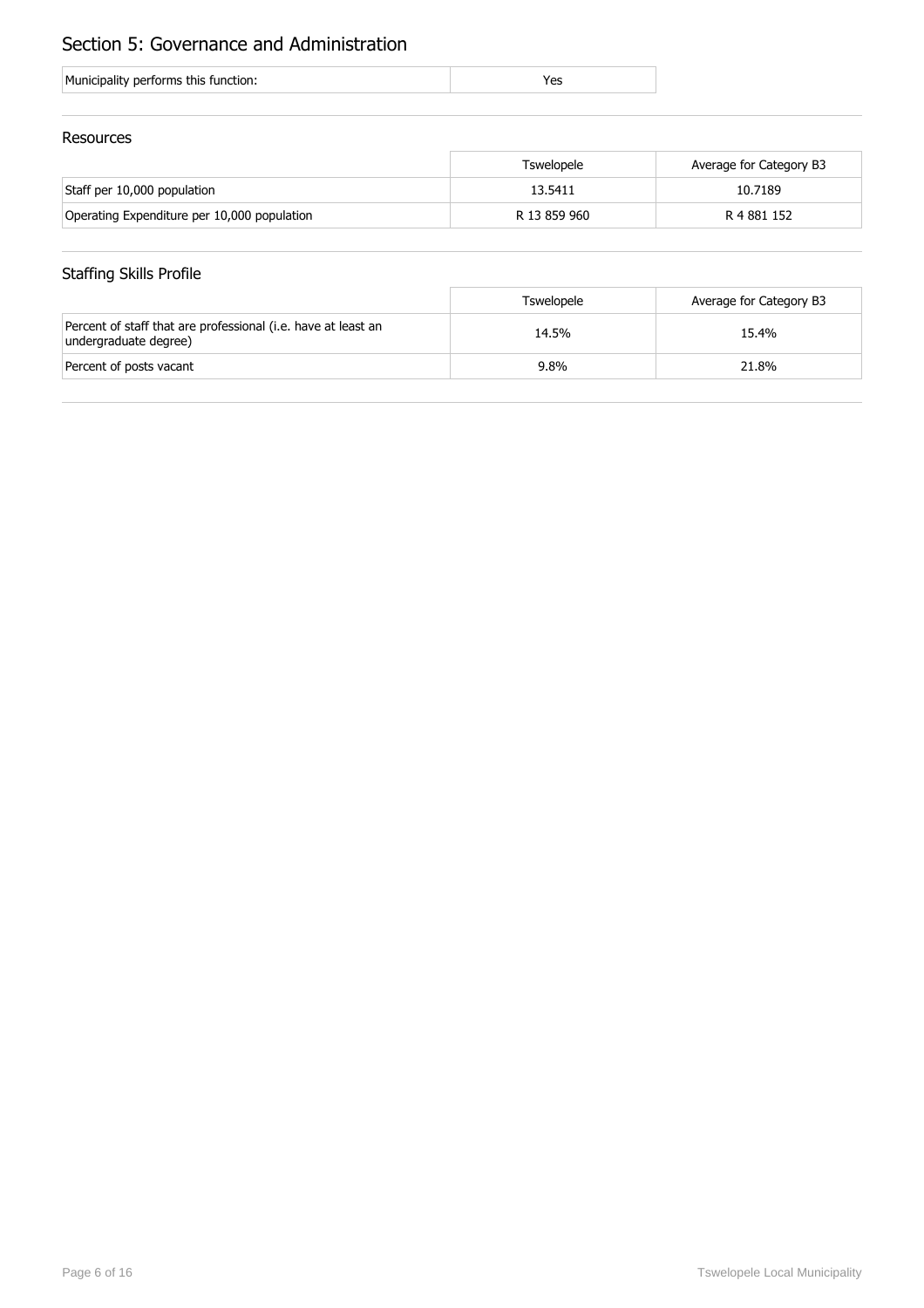## Section 6: Water Services

| Municipality performs this function:      | Yes |
|-------------------------------------------|-----|
| Municipality is water services authority: | Yes |
| Municipality is water services provider:  | Yes |

#### Resources

|                                             | Tswelopele  | Average for Category B3 |
|---------------------------------------------|-------------|-------------------------|
| Staff per 10,000 population                 | 1.9696      | 5.1725                  |
| Operating Expenditure per 10,000 population | R 3 047 985 | R 1 800 776             |

## Staffing Skills Profile

|                                                                                        | <b>Tswelopele</b> | Average for Category B3 |
|----------------------------------------------------------------------------------------|-------------------|-------------------------|
| Percent of staff that are professional (i.e. have at least an<br>undergraduate degree) | 12.5%             | 4.3%                    |
| Percent of posts vacant                                                                | 11.1%             | 21.9%                   |
| Number of Registered Professional Engineers                                            | No data           |                         |
| Number of Technologists                                                                | $\mathbf{0}$      |                         |
| Number of Technicians                                                                  |                   |                         |
| Number of Registered Professional Engineers per 10,000 population                      | No data           | 0.09                    |
| Number of Technologists per 10,000 population                                          | 0.00              | 0.09                    |
| Number of Technicians per 10,000 population                                            | 0.25              | 0.14                    |

|                                                                                          | Tswelopele | Average for Category B3 |
|------------------------------------------------------------------------------------------|------------|-------------------------|
| Was the WSDP adopted by Council as at 30 June 2011                                       | Yes        |                         |
| Percent of population with at least basic access to water                                | 100.0%     | 30.1%                   |
| Percent of population with at least basic access to sanitation                           | 100.0%     | 29.5%                   |
| Percent of population provided with water connection for first time in<br>2010/2011      | $0.0\%$    | $2.2\%$                 |
| Percent of population provided with sanitation connection for first<br>time in 2010/2011 | $0.0\%$    | 2.4%                    |
| Non-revenue water                                                                        | Error      | $-52.2%$                |
| Real losses                                                                              | Error      | 31.4%                   |
| <b>Blue Drop Score</b>                                                                   | 54.7%      | 49.4%                   |
| Green Drop Score                                                                         | 46.4%      | 32.1%                   |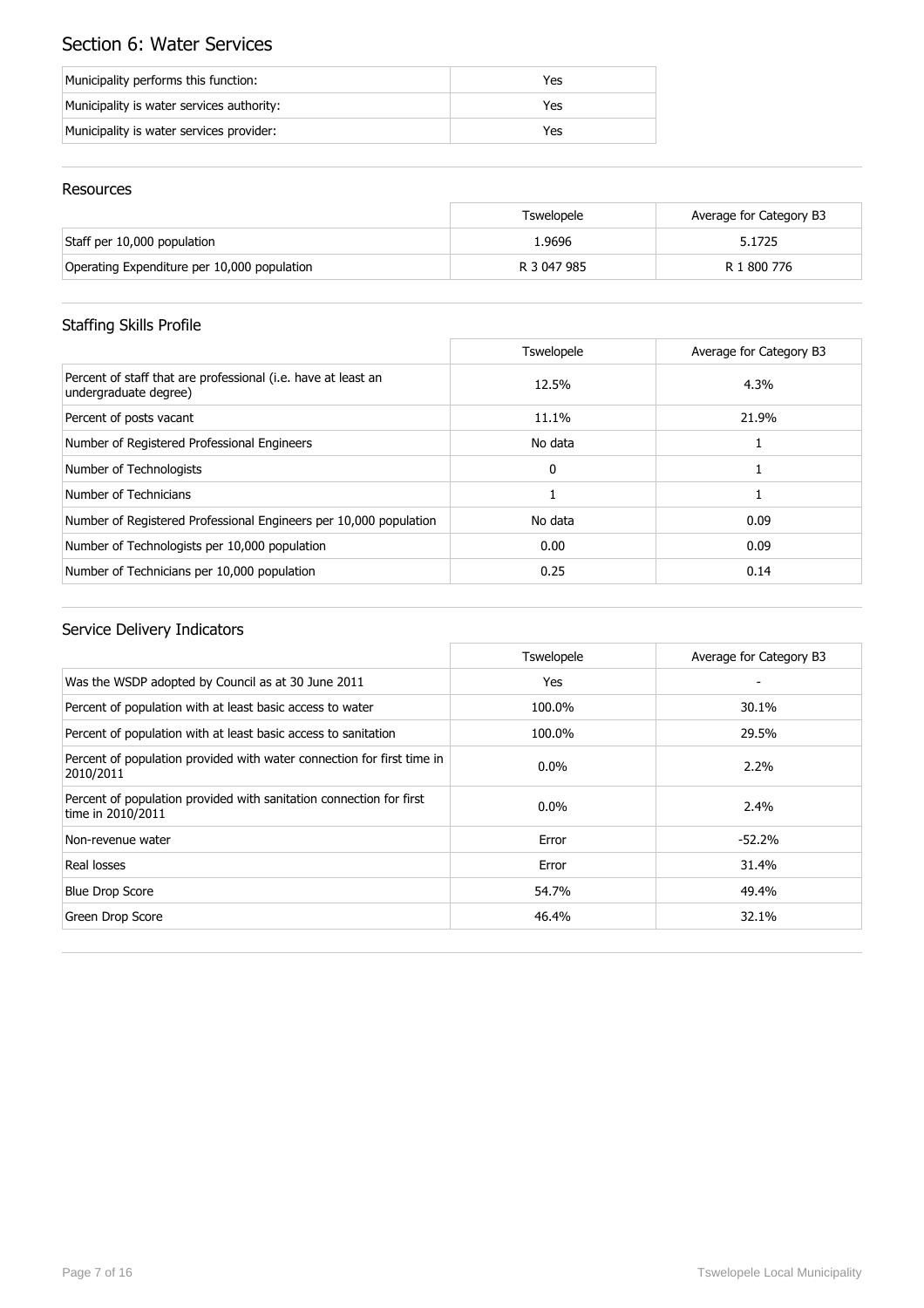## Section 7: Electricity and Gas Reticulation

#### Municipality performs this function:

| Electricity     | 'es |
|-----------------|-----|
| Street lighting | res |

#### Resources

|                                             | Tswelopele  | Average for Category B3 |
|---------------------------------------------|-------------|-------------------------|
| Staff per 10,000 population                 | 0.9848      | 1.9458                  |
| Operating Expenditure per 10,000 population | R 5 245 341 | R 3 484 933             |

## Staffing Skills Profile

|                                                                                        | <b>Tswelopele</b> | Average for Category B3 |
|----------------------------------------------------------------------------------------|-------------------|-------------------------|
| Percent of staff that are professional (i.e. have at least an<br>undergraduate degree) | 25.0%             | 5.7%                    |
| Percent of posts vacant                                                                | $0.0\%$           | 20.6%                   |
| Number of Registered Professional Engineers                                            | 0                 | 0                       |
| Number of Technologists                                                                | 0                 | 0                       |
| Number of Technicians                                                                  | 0                 |                         |
| Number of Registered Professional Engineers per 10,000 population                      | 0.00              | 0.03                    |
| Number of Technologists per 10,000 population                                          | 0.00              | 0.03                    |
| Number of Technicians per 10,000 population                                            | 0.00              | 0.23                    |

|                                                                             | <b>Tswelopele</b> | Average for Category B3 |
|-----------------------------------------------------------------------------|-------------------|-------------------------|
| Percent of population that has access to electricity                        | 100.0%            | 48.7%                   |
| Total number of new electricity connection points delivered in<br>2010/2011 |                   | 681                     |
| Metering efficiency for electricity                                         | Error             | 79.0%                   |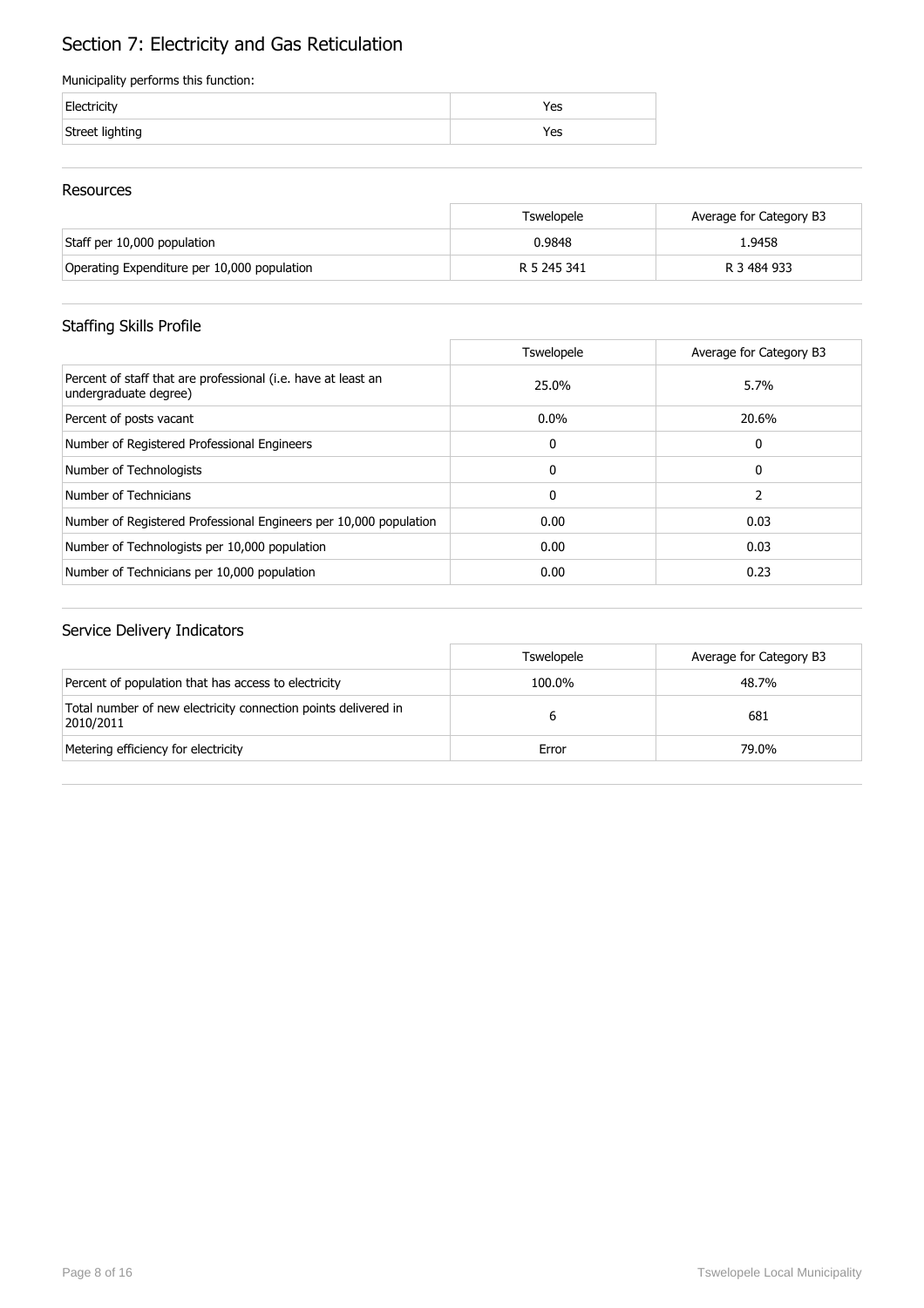## Section 9: Waste Management

#### Municipality performs this function:

| Refuse removal                    | Yes |
|-----------------------------------|-----|
| Refuse dumps/solid waste disposal | Yes |
| Cleansing                         | Yes |

#### Resources

|                                                        | <b>Tswelopele</b> | Average for Category B3 |
|--------------------------------------------------------|-------------------|-------------------------|
| Staff per 10,000 population                            | No data           | 5.3465                  |
| Operating Expenditure per 10,000 population            | R 1 841 101       | R 629 574               |
| By-laws in place                                       | Yes               | -                       |
| By-laws enforced – urban (yes/no)                      | Yes               | -                       |
| By-laws enforced $-$ rural (yes/no)                    | <b>No</b>         |                         |
| Self-assessment of how well by-laws are being enforced | Very poor         |                         |

#### Staffing Skills Profile

|                                                                                        | <b>Tswelopele</b> | Average for Category B3 |
|----------------------------------------------------------------------------------------|-------------------|-------------------------|
| Percent of staff that are professional (i.e. have at least an<br>undergraduate degree) | No data           | 1.8%                    |
| Percent of posts vacant                                                                | $0.0\%$           | 18.7%                   |
| Number of Registered Professional Engineers                                            | 0                 | 0                       |
| Number of Technologists                                                                | $\Omega$          | 0                       |
| Number of Technicians                                                                  | $\mathbf{0}$      | 0                       |
| Number of Registered Professional Engineers per 10,000 population                      | 0.00              | 0.04                    |
| Number of Technologists per 10,000 population                                          | 0.00              | 0.01                    |
| Number of Technicians per 10,000 population                                            | 0.00              | 0.04                    |

|                                                                                                        | <b>Tswelopele</b> | Average for Category B3 |
|--------------------------------------------------------------------------------------------------------|-------------------|-------------------------|
| Does the municipality have an approved Integrated Waste<br>Management Plan (IWMP)                      | Yes               |                         |
| Percent of of population eligible for weekly kerbside collection that<br>receive this level of service | 100.0%            | 91.5%                   |
| Percent of municipal-owned landfill sites that are registered<br>according to ECA and Waste Act        | 50.0%             | 34.9%                   |
| Percent of waste recycled                                                                              | $0.0\%$           | 14.9%                   |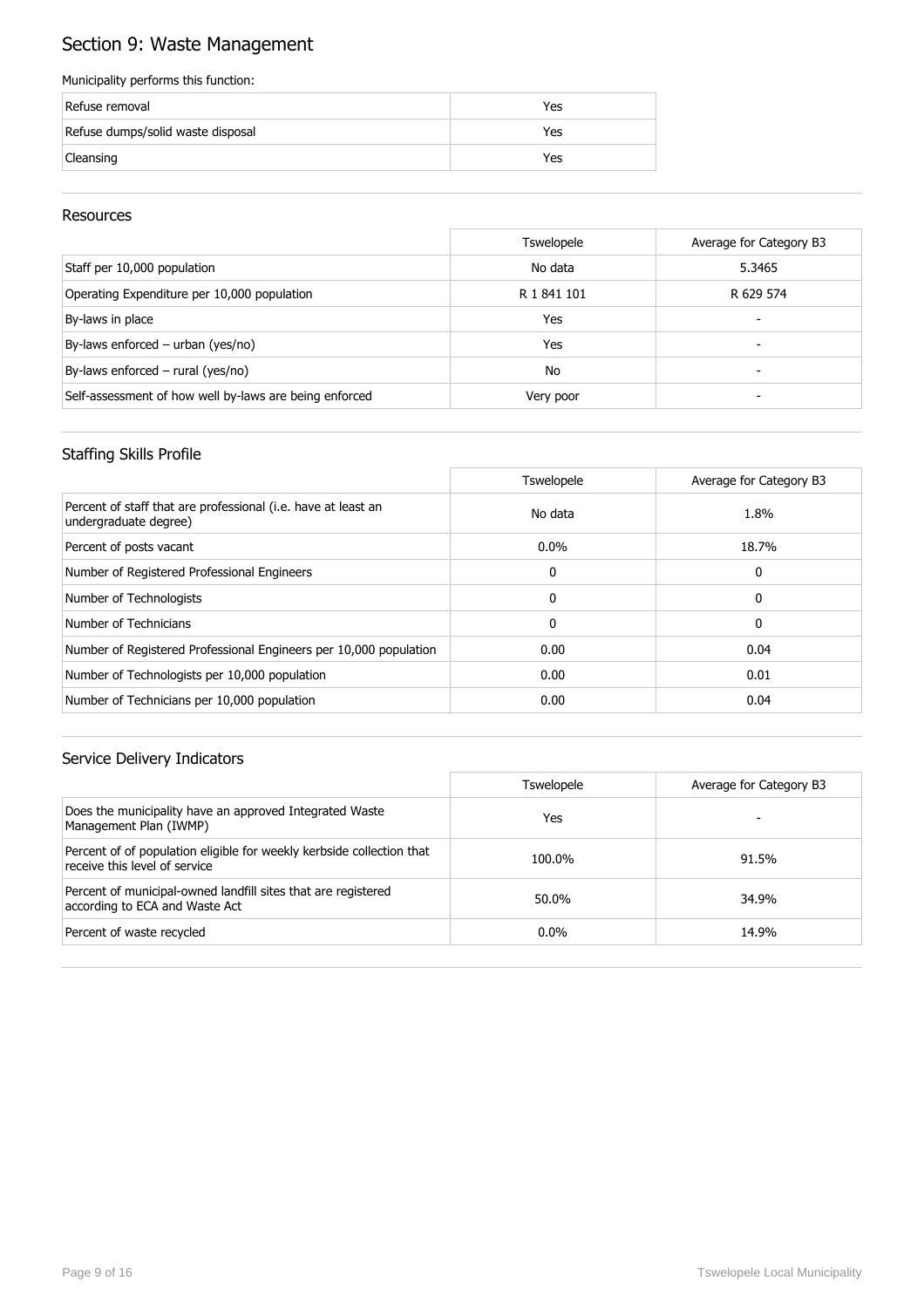## Section 10: Roads and Stormwater Systems

#### Municipality performs this function:

| Municipal roads                        | Yes |
|----------------------------------------|-----|
| Stormwater systems in built-up areas   | Yes |
| Performs the 'District' roads function | No  |

#### Resources

|                                             | Tswelopele  | Average for Category B3 |
|---------------------------------------------|-------------|-------------------------|
| Staff per 10,000 population                 | 7.6323      | 4.0944                  |
| Operating Expenditure per 10,000 population | R 1 879 262 | R 745 870               |

## Staffing Skills Profile

|                                                                                        | <b>Tswelopele</b> | Average for Category B3 |
|----------------------------------------------------------------------------------------|-------------------|-------------------------|
| Percent of staff that are professional (i.e. have at least an<br>undergraduate degree) | $0.0\%$           | 2.4%                    |
| Percent of posts vacant                                                                | $0.0\%$           | 21.7%                   |
| Number of Registered Professional Engineers                                            | 0                 | 0                       |
| Number of Technologists                                                                | 0                 | 0                       |
| Number of Technicians                                                                  | $\mathbf{0}$      |                         |
| Number of Registered Planners                                                          | 0                 | 0                       |
| Number of Registered Professional Engineers per 10,000 population                      | 0.00              | 0.03                    |
| Number of Technologists per 10,000 population                                          | 0.00              | 0.03                    |
| Number of Technicians per 10,000 population                                            | 0.00              | 0.07                    |
| Number of Registered Planners per 10,000 population                                    | 0.00              | 0.00                    |

|                                                   | Tswelopele | Average for Category B3 |
|---------------------------------------------------|------------|-------------------------|
| Roads conditions for paved roads monitored        | Yes        |                         |
| Percent of paved roads that are very good or good | No data    | 28.1%                   |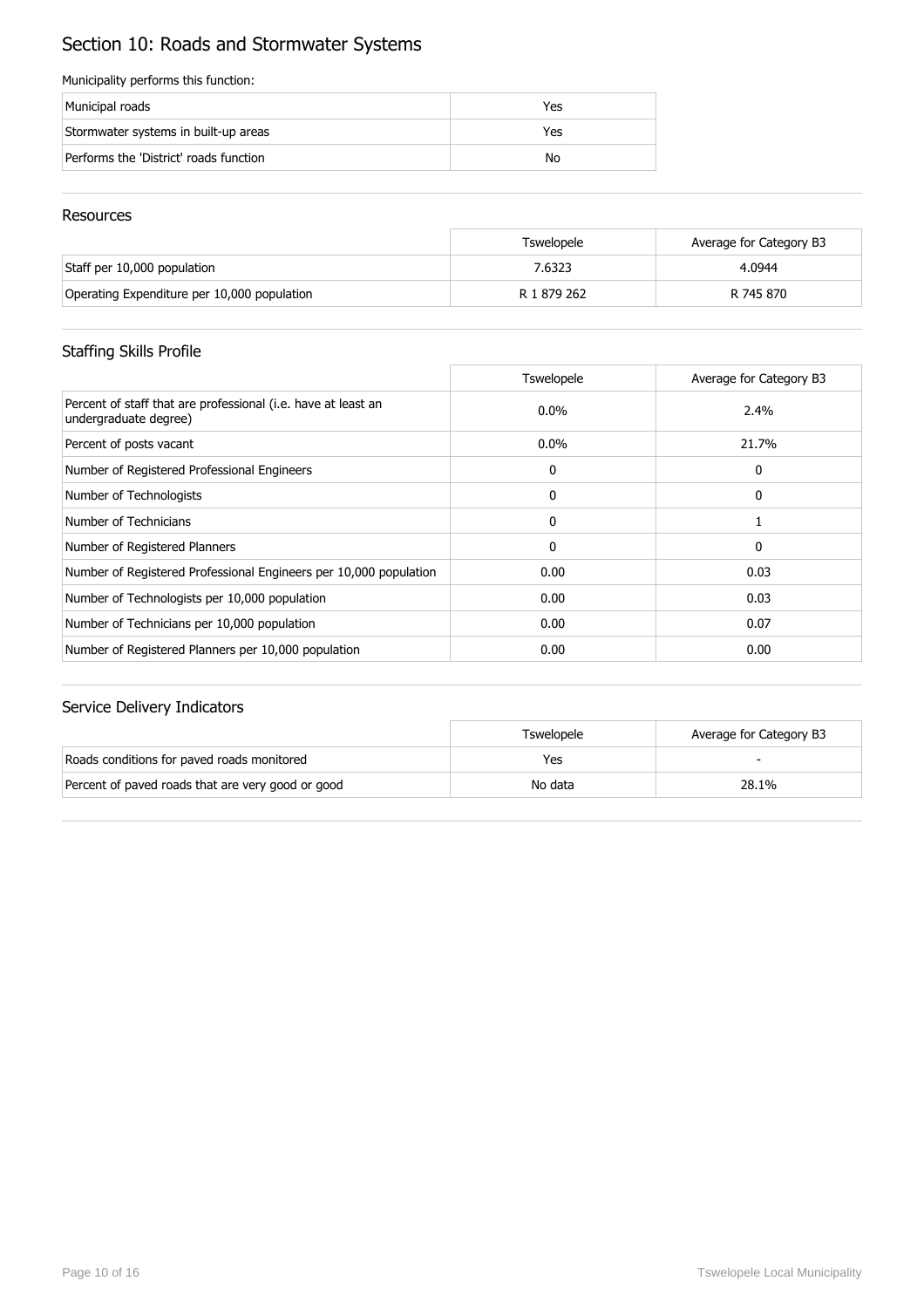## Section 11: Community and Social Services

| Municipality performs this function:        | Regulation & facilitation | Service provision |
|---------------------------------------------|---------------------------|-------------------|
| Beaches and amusement facilities            | No                        | No                |
| Local amenities                             | Yes                       | Yes               |
| Local sports facilities                     | Yes                       | Yes               |
| Municipal parks and recreation              | Yes                       | Yes               |
| Public places                               | Yes                       | Yes               |
| Child care facilities                       | No                        | No                |
| Cemeteries, funeral parlours and crematoria | Yes                       | Yes               |
| Libraries                                   | Yes                       | Yes               |
| <b>Museums</b>                              | No                        | No                |

#### Resources

|                                             | Tswelopele  | Average for Category B3 |
|---------------------------------------------|-------------|-------------------------|
| Staff per 10,000 population                 | 4.1854      | 4.2037                  |
| Operating Expenditure per 10,000 population | R 2 675 235 | R 657 658               |

## Staffing Skills Profile

|                                                                                        | Tswelopele | Average for Category B3 |
|----------------------------------------------------------------------------------------|------------|-------------------------|
| Percent of staff that are professional (i.e. have at least an<br>undergraduate degree) | 23.5%      | 6.2%                    |
| Percent of posts vacant                                                                | $0.0\%$    | 20.4%                   |

|                                                   | Tswelopele | Average for Category B3 |
|---------------------------------------------------|------------|-------------------------|
| Number of sports facilities per 10,000 population | 2.46       | 1.43                    |
| Total area of all public space                    | 0 km2      | 11 154 km2              |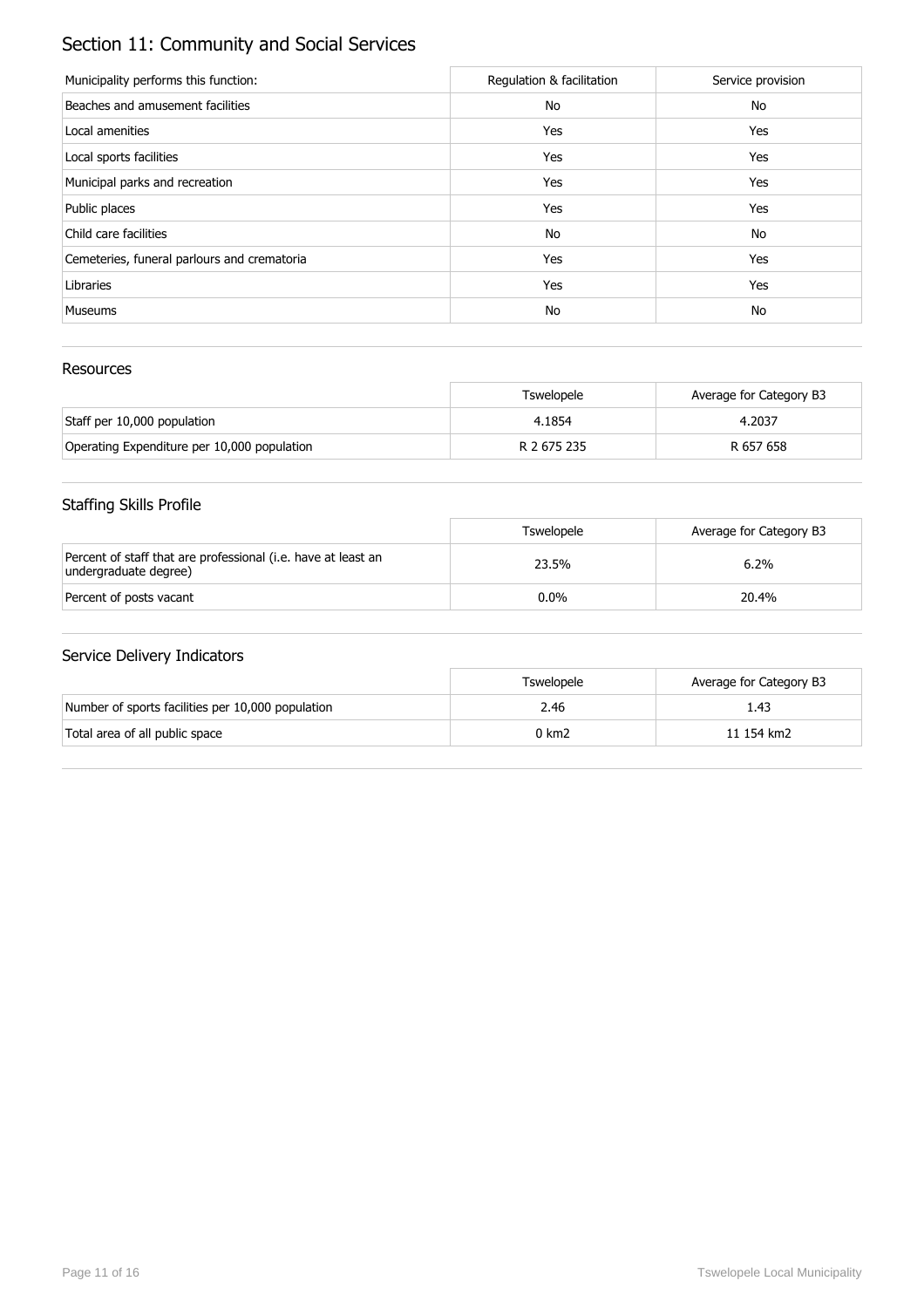# Section 12: Planning and Development

#### Municipality performs this function:

| Municipal planning                            | Yes |
|-----------------------------------------------|-----|
| Building regulations                          | Yes |
| Land-use management                           | Yes |
| Property development (non-municipal property) | No  |

#### **Resources**

|                                             | Tswelopele | Average for Category B3 |
|---------------------------------------------|------------|-------------------------|
| Staff per 10,000 population                 | 1.7234     | 0.5486                  |
| Operating Expenditure per 10,000 population | R 0        | R 72 739                |

## Staffing Skills Profile

|                                                                                        | Tswelopele | Average for Category B3 |
|----------------------------------------------------------------------------------------|------------|-------------------------|
| Percent of staff that are professional (i.e. have at least an<br>undergraduate degree) | 42.9%      | 39.0%                   |
| Percent of posts vacant                                                                | $0.0\%$    | 29.0%                   |
| Number of Registered Planners                                                          |            | 0                       |
| Number of Building Inspectors                                                          |            |                         |
| Number of Registered Planners per 10,000 population                                    | 0.25       | 0.05                    |
| Number of Building Inspectors per 10,000 population                                    | 0.25       | 0.14                    |

|                                                              | <b>Tswelopele</b> | Average for Category B3  |
|--------------------------------------------------------------|-------------------|--------------------------|
| Percent of building plans submitted that were approved in FY | 100.0%            | 92.6%                    |
| Average time taken to approve building plans (days)          |                   | 23                       |
| Approved IDP in place                                        | Yes               | $\overline{\phantom{0}}$ |
| Approved SDF in place                                        | Yes               | -                        |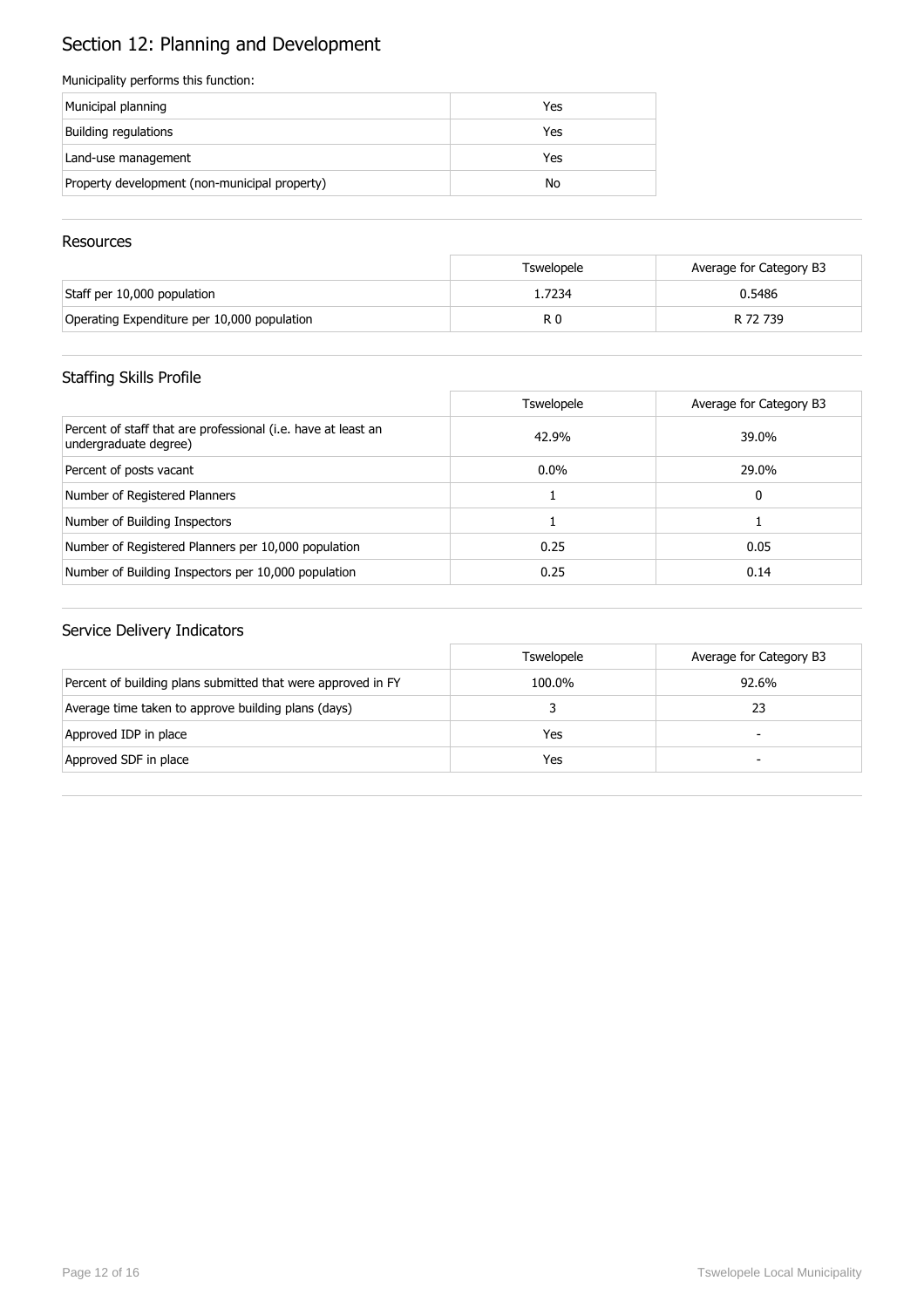## Section 14: Municipal Health

| Municipality performs this function:                               | Regulation & facilitation | Service provision |
|--------------------------------------------------------------------|---------------------------|-------------------|
| Municipal health                                                   | No                        | No                |
| Licensing and control of undertakings that sell food to the public | Yes                       | Yes               |
| Noise pollution                                                    | No                        | No                |
| Pounds                                                             | Yes                       | Yes               |
| Accommodation, care and burial of animals                          | No                        | No                |
| Licensing of dogs                                                  | Yes                       | Yes               |

#### Resources

|                                             | Tswelopele | Average for Category B3 |
|---------------------------------------------|------------|-------------------------|
| Staff per 10,000 population                 | 0.0000     | 0.3077                  |
| Operating Expenditure per 10,000 population | R O        | R 7879                  |

#### Staffing Skills Profile

|                         | Fswelopele | Average for Category B3 |
|-------------------------|------------|-------------------------|
| Percent of posts vacant | Error      | 24.7%                   |

|                                                                                   | Tswelopele | Average for Category B3 |
|-----------------------------------------------------------------------------------|------------|-------------------------|
| Percent of licensed food handling facilities that were inspected during<br>the FY | Error      | 157.4%                  |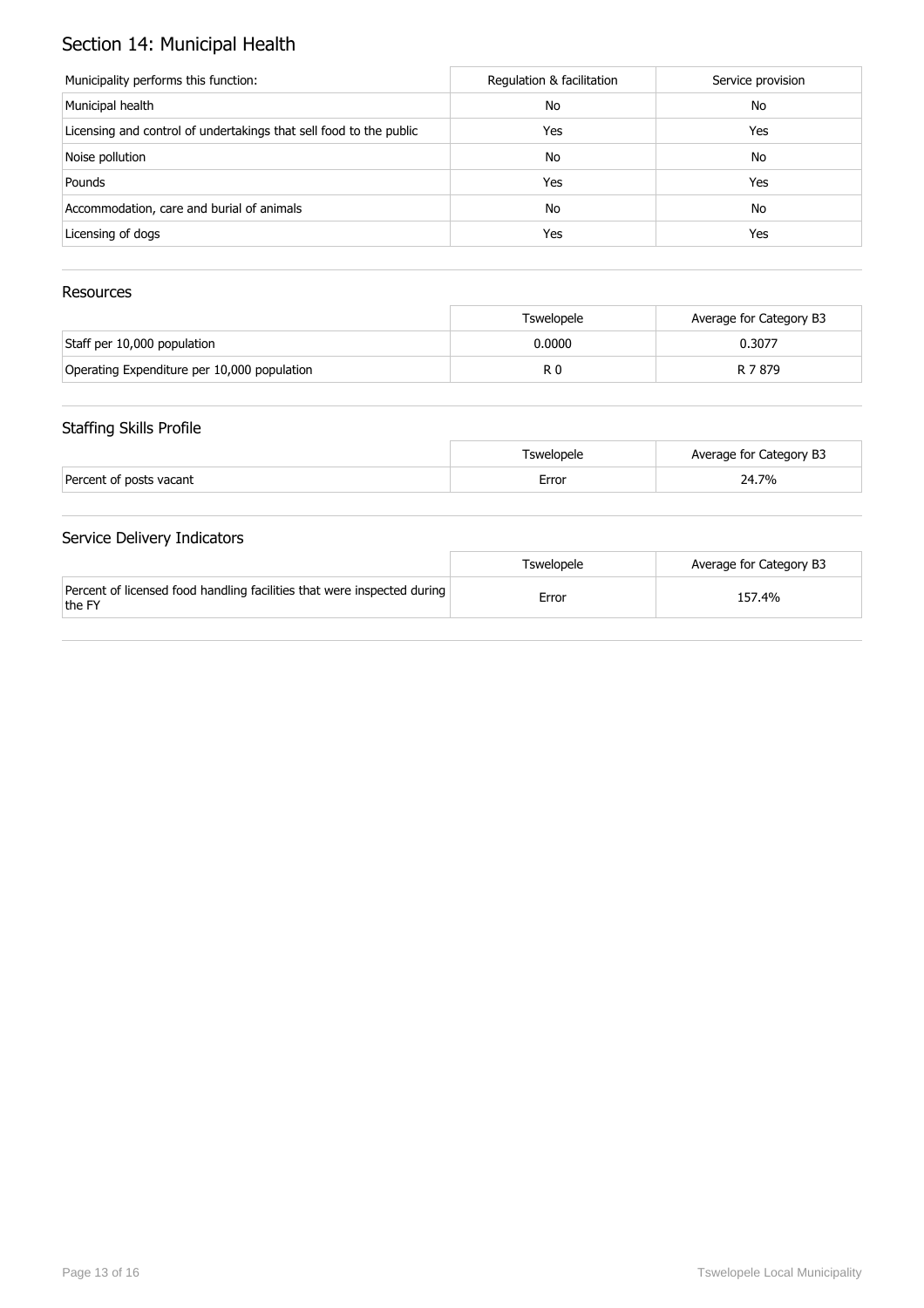# Section 17: Economic Development

| Municipality performs this function:                          | Regulation & facilitation | Service provision |
|---------------------------------------------------------------|---------------------------|-------------------|
| Local tourism                                                 | No                        | No                |
| Markets                                                       | No                        | No                |
| Abattoirs                                                     | No                        | No                |
| Trading regulations                                           | Yes                       | Yes               |
| Street trading                                                | Yes                       | Yes               |
| Billboards and the display of advertisements in public places | Yes                       | Yes               |
| Fences and fences                                             | Yes                       | Yes               |
| Control of undertakings that sell liquor to the public        | No                        | No                |
| Local economic development                                    | Yes                       | Yes               |

#### Resources

|                                             | <b>Tswelopele</b> | Average for Category B3 |
|---------------------------------------------|-------------------|-------------------------|
| Staff per 10,000 population                 | 0.4924            | 0.6510                  |
| Operating Expenditure per 10,000 population | R 0               | R 324 123               |

## Staffing Skills Profile

|                                                                                        | Tswelopele | Average for Category B3 |
|----------------------------------------------------------------------------------------|------------|-------------------------|
| Percent of staff that are professional (i.e. have at least an<br>undergraduate degree) | $0.0\%$    | 17.0%                   |
| Percent of posts vacant                                                                | 50.0%      | 25.7%                   |

|                                           | Tswelopele | Average for Category B3 |
|-------------------------------------------|------------|-------------------------|
| By-laws in place                          | No         |                         |
| Self-assessment of enforcement of by-laws | No data    |                         |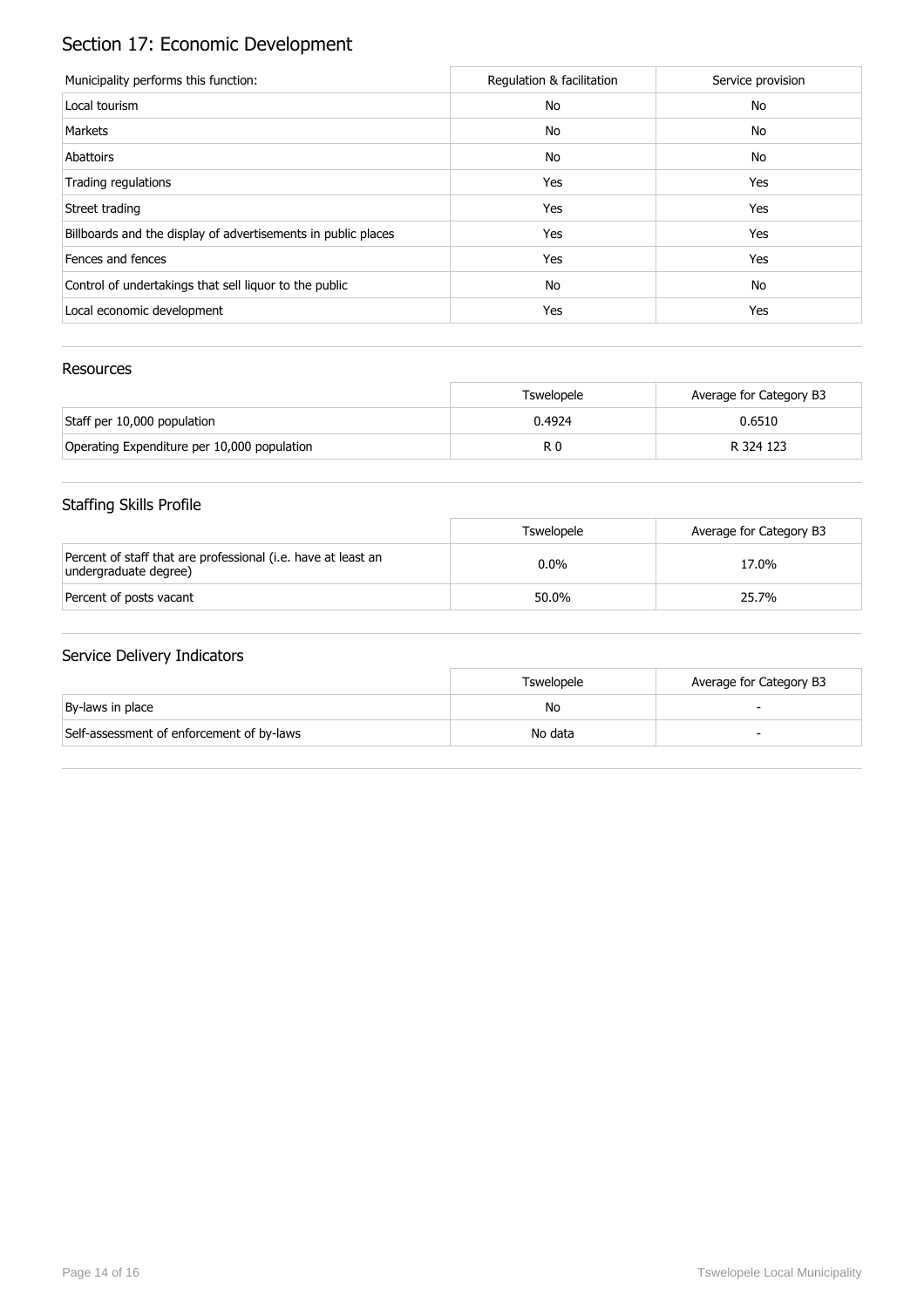# Section 18: Housing

#### Municipality performs this function:

| Housing facilitation (managing developers, housing lists etc) | Yes |
|---------------------------------------------------------------|-----|
| Acting as developer of housing projects                       | No  |
| Landlord (owning and managing housing stock)                  | No  |

#### Resources

|                                             | Tswelopele | Average for Category B3 |
|---------------------------------------------|------------|-------------------------|
| Staff per 10,000 population                 | 1.7234     | 0.4235                  |
| Operating Expenditure per 10,000 population | R 0        | R 208 141               |

## Staffing Skills Profile

|                                                                                        | <b>Tswelopele</b> | Average for Category B3 |
|----------------------------------------------------------------------------------------|-------------------|-------------------------|
| Percent of staff that are professional (i.e. have at least an<br>undergraduate degree) | 42.9%             | 23.0%                   |
| Percent of posts vacant                                                                | $0.0\%$           | 34.2%                   |

|                                                                                                                 | Tswelopele | Average for Category B3 |
|-----------------------------------------------------------------------------------------------------------------|------------|-------------------------|
| Approved housing plan in place                                                                                  | Yes        |                         |
| Estimated servicing backlog (percent of people who do not have<br>access to a formal serviced site              | 13.0%      | 33.5%                   |
| Estimated housing top-structure backlog (percent of people who do<br>not have access to a formal top structure) | 13.0%      | 30.0%                   |
| Number of serviced sites handed over to low income beneficiaries in<br>FY                                       | 0          | 626                     |
| Number of top structure handed over to low income beneficiaries in<br>FY                                        | 0          | 567                     |